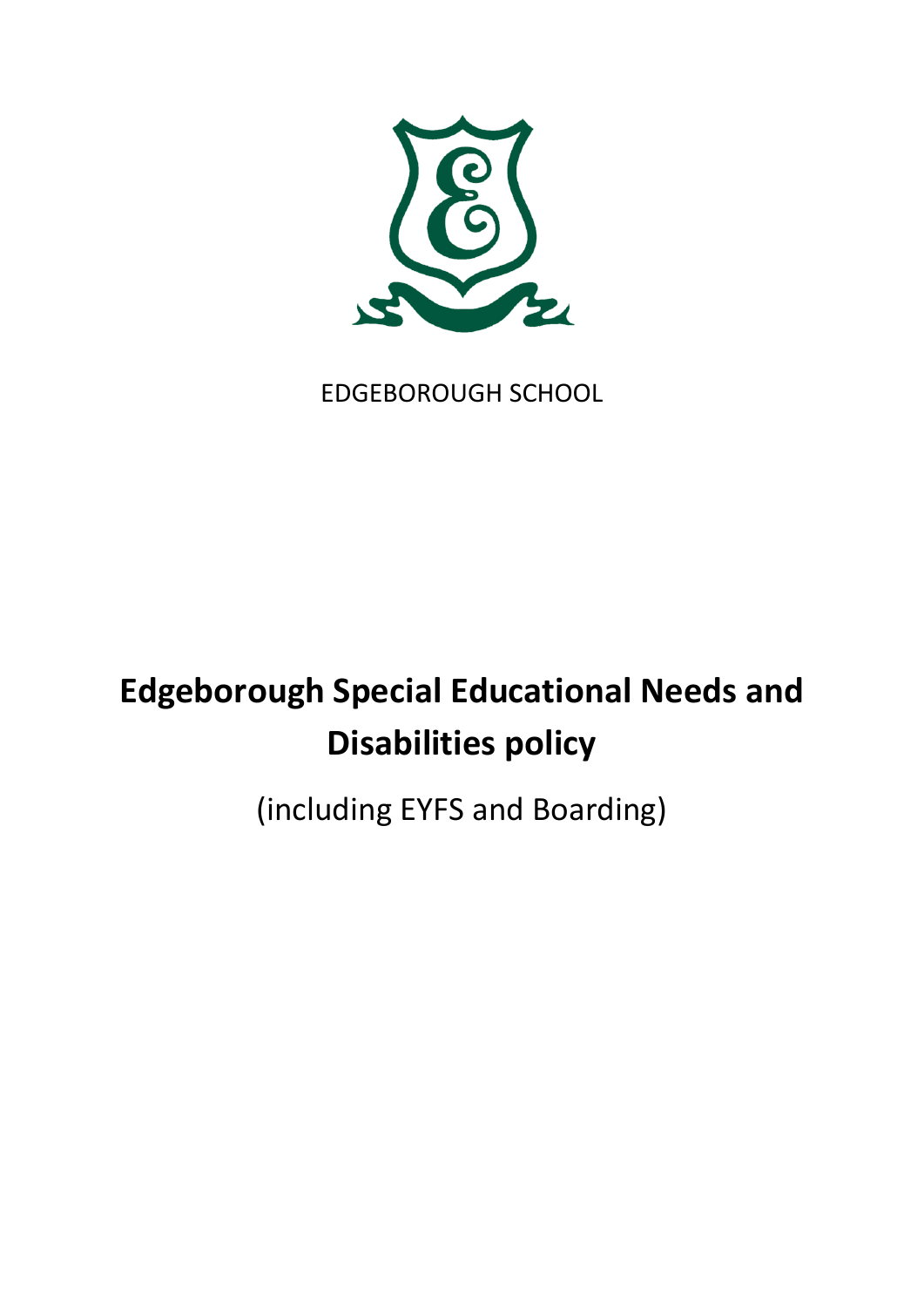#### **UPDATE LOG**

| <b>DATE</b> | <b>CHANGE</b>                                      | By Whom |
|-------------|----------------------------------------------------|---------|
| August 2021 | Reviewed - details of LEAP review programme added. | HP      |
| 23.08.2021  | Reformatted                                        | JH      |
|             | Addition of disability definitions and alternative |         |
|             | arrangements.                                      |         |
| 06.01.2022  | Additions made to EYFS (Local Offer)               | JLS     |
|             |                                                    |         |
|             |                                                    |         |
|             |                                                    |         |
|             |                                                    |         |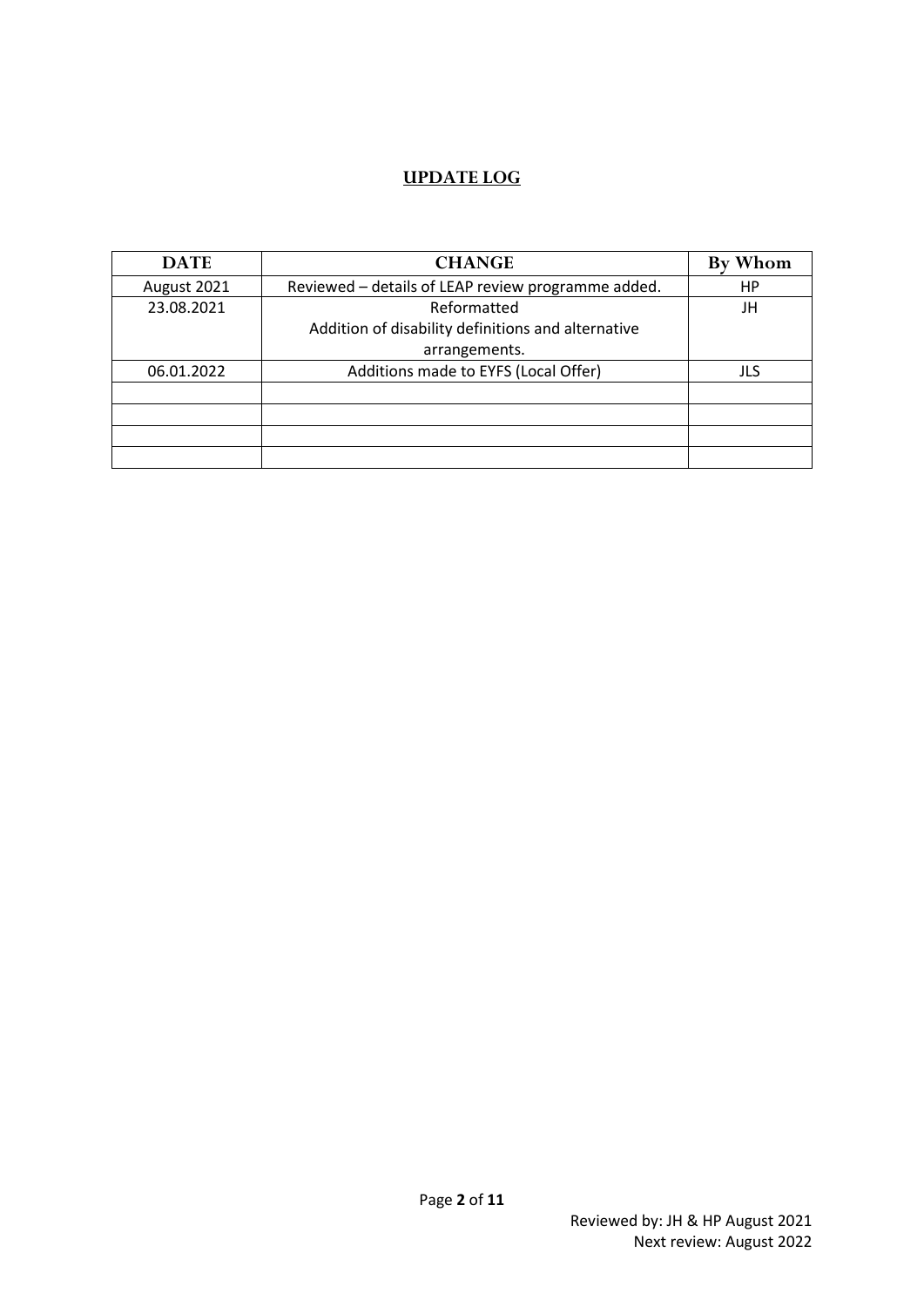### **Contents**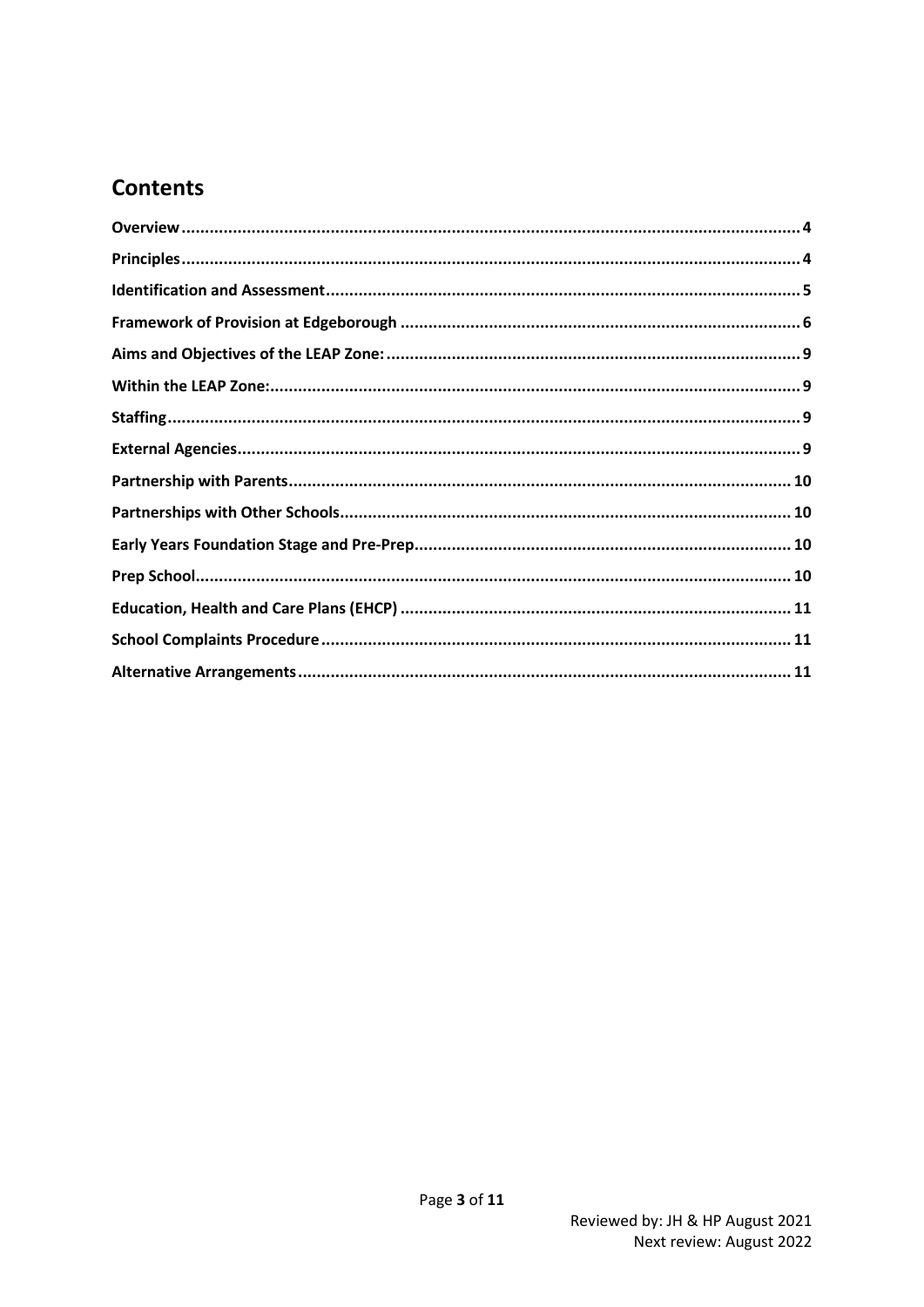#### <span id="page-3-0"></span>**Overview**

#### **LEarning Acceleration Programme: The LEAP Zone**

Edgeborough welcomes all children who will be keen to make the most of the opportunities that we offer and is committed to providing equal access for all pupils and treating every child as an individual, providing a balanced curriculum to which they are entitled.

This policy describes the aims, policies and procedures of the LEAP department at Edgeborough. It is written with reference to the Special Educational Needs and Disability (SEND) Code of Practice (2015), Equality and Human Rights Commission guidance, the Equality Act (2010) and the Independent Schools' Inspectorate (ISI) Regulatory Compliance Inspection Framework – Handbook (September 2019), and should be read in conjunction with the School's policies on Admissions, Disability, Equal opportunities, Anti-bullying and EAL.

This SEND Policy works alongside and in conjunction with The SEND Accessibility Plan and is embedded in the Teaching and Learning Framework of the school.

#### <span id="page-3-1"></span>**Principles**

*All teachers are teachers of children with special educational needs.*

*Teaching such children is therefore a whole school responsibility.*

The School takes seriously the requirements in the SEND Code of Practice that:

• "Teachers are responsible and accountable for the progress and development of the pupils in their class", and that

• "High quality teaching, differentiated for individual pupils, is the first step in responding to pupils who have or may have SEND".

Provision for children with special educational needs is a matter for all teachers. In addition to the Governing Body, the Head teacher, the SENCo and all other members of staff have very important day-to-day responsibilities in meeting the needs of all pupils.

High quality teaching which is differentiated and personalised should be available for all pupils. At the heart of the work of every school class is a continuous cycle of planning, learning, and assessing which takes account of the wide range of abilities, aptitudes and interests of children. Most children will learn and progress within these arrangements. Those children whose overall attainments or attainment in specific subjects fall significantly outside the expected range may have special educational needs.

The Equality Act places an obligation on all schools not to discriminate against pupils or prospective pupils on grounds of disability. Where a disability is identified we will make reasonable adjustments, where practicable, to avoid discrimination. These may include ways of helping a disabled pupil to access the teaching curriculum in class, in activities outside class, and during the production of individual work, as well as via examination access arrangements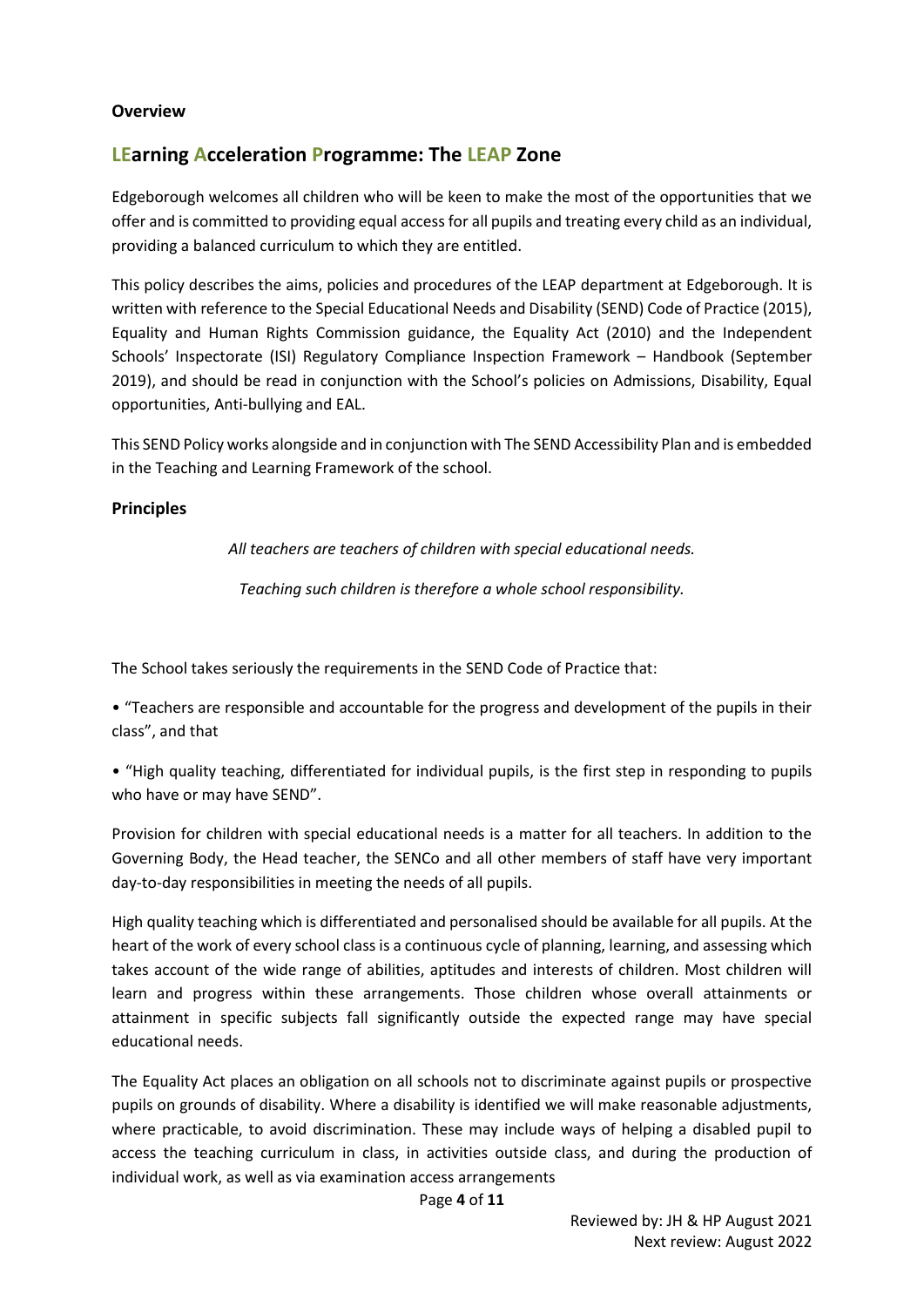#### <span id="page-4-0"></span>**Identification and Assessment**

A definition of SEND according to the SEND Code of Practice 2014 is:

"A child has a special educational need if he or she has a learning difficulty which calls for special educational provision to be made for him or her.

Children have a learning difficulty or disability if they:

- Have a significantly greater difficulty in learning than most others of the same age, or
- Have a disability which prevents or hinders them from making use of facilities of a kind generally provided for others of the same age in schools within the area of the local authority.
- Are under compulsory school age and fall within the definitions above or would do so if special educational provision were not made for them."

Some pupils experience delay in their learning and do not make expected progress for a variety of reasons. Many will have differentiated work prepared for them by their class teacher which will be additional to and different from the curriculum that is normally available to pupils of the same age. Those children whose overall attainments or attainment in specific subjects fall significantly outside the expected range may have special educational needs.

Some pupils who have SEN may have a disability under the Equality Act 2010 – that is '…a physical or mental impairment which has a long-term and substantial adverse effect on their ability to carry out normal day-to-day activities'. This would include sensory impairments such as those affecting sight or hearing, and long-term health conditions such as asthma, diabetes, epilepsy, and cancer. Children with such conditions do not necessarily have SEN, but there is a significant overlap between children with disabilities and those with SEN. Where a disabled child requires special educational provision, they will also be covered by the SEN definition. (SEND Code of Practice 2014)

The four broad areas identified by the SEND Code of Practice 2014 are:

- 1. Communication and Interaction
- 2. Cognition and Learning
- 3. Social, Mental and Emotional Health difficulties
- 4. Sensory and / or Physical Needs

A child has a disability if he or she has a physical impairment which has a substantial and long-term adverse effect on his or her ability to carry out day-to-day activities. Four broad areas of need are defined:

• Communication and Interaction needs: speech, language and communication needs, including autistic spectrum disorder (ASD).

• Cognition and Learning needs; including specific learning difficulties (SpLD) such as dyslexia and dyspraxia.

• Social, emotional and mental health difficulties.

• Sensory and /or Physical needs; including visual or hearing impairment. It is important to be aware that a pupil with a specific learning difficulty, medical diagnosis, sensory impairment or disability does not necessarily have SEND status. Similarly, not all pupils who have a learning difficulty or SEND are disabled.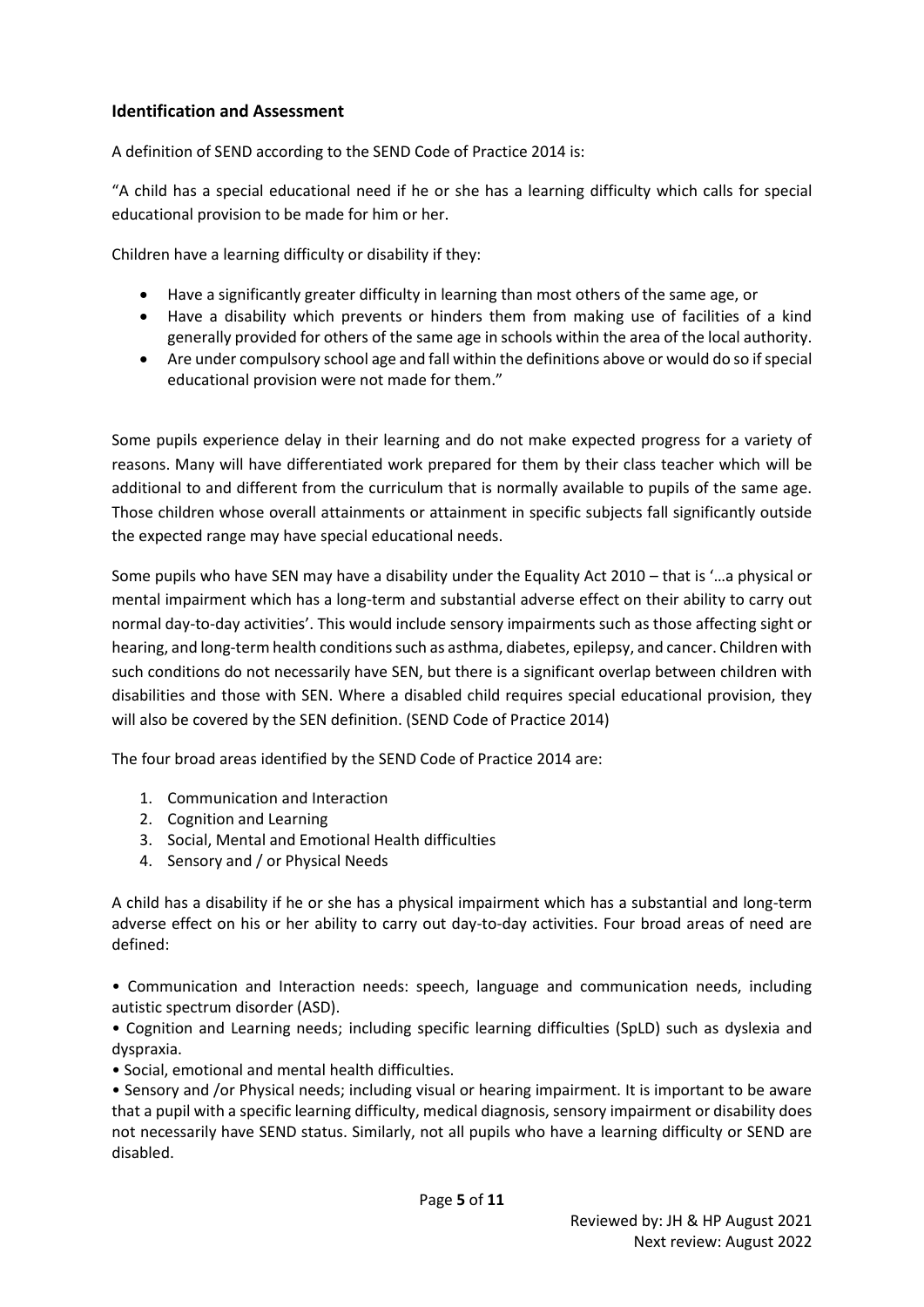Once a potential special educational need is identified, four types of action should be taken to put effective support in place:

- I. Assess
- II. Plan
- III. Do
- IV. Review

This Graduated Response should be implemented in line with the Code of Practice 2014. This states that the responsibility for identifying and supporting children with special educational needs and disabilities starts with the class teacher in the first instance.

Specialist Services and teachers with additional specialist qualifications may be called upon to provide intensive specific programmes to be followed by all adults coming into active learning situations with the child.

#### <span id="page-5-0"></span>**Framework of Provision at Edgeborough**

The overall aims of the LEarning Acceleration Programme (LEAP) are:

- To allow each child to fulfil their individual potential.
- To ensure that no child is discriminated against due to a learning difficulty or disability.
- To work together with school staff and parents to identify children who have a learning difficulty as early as possible.
- To involve the child in all stages of the learning process.
- To assess, plan and meet the needs of those children who are identified.
- To monitor and/or support the child in partnership with the parent and teacher.
- To plan and deliver an individual programme of support for each child who has individual tuition within the LEAP Zone.
- To set clear, realistic targets for each child. These targets are to be shared with teachers and parents using the individual Pupil Profiles.
- To monitor and review progress made by the child.
- To liaise effectively with the parents and teachers, working together as a team for the benefit of the child.
- To provide specialist advice and support for the parents and teacher of the child with special needs.
- To actively promote all aspects of special educational needs and disabilities to all members of the Edgeborough community.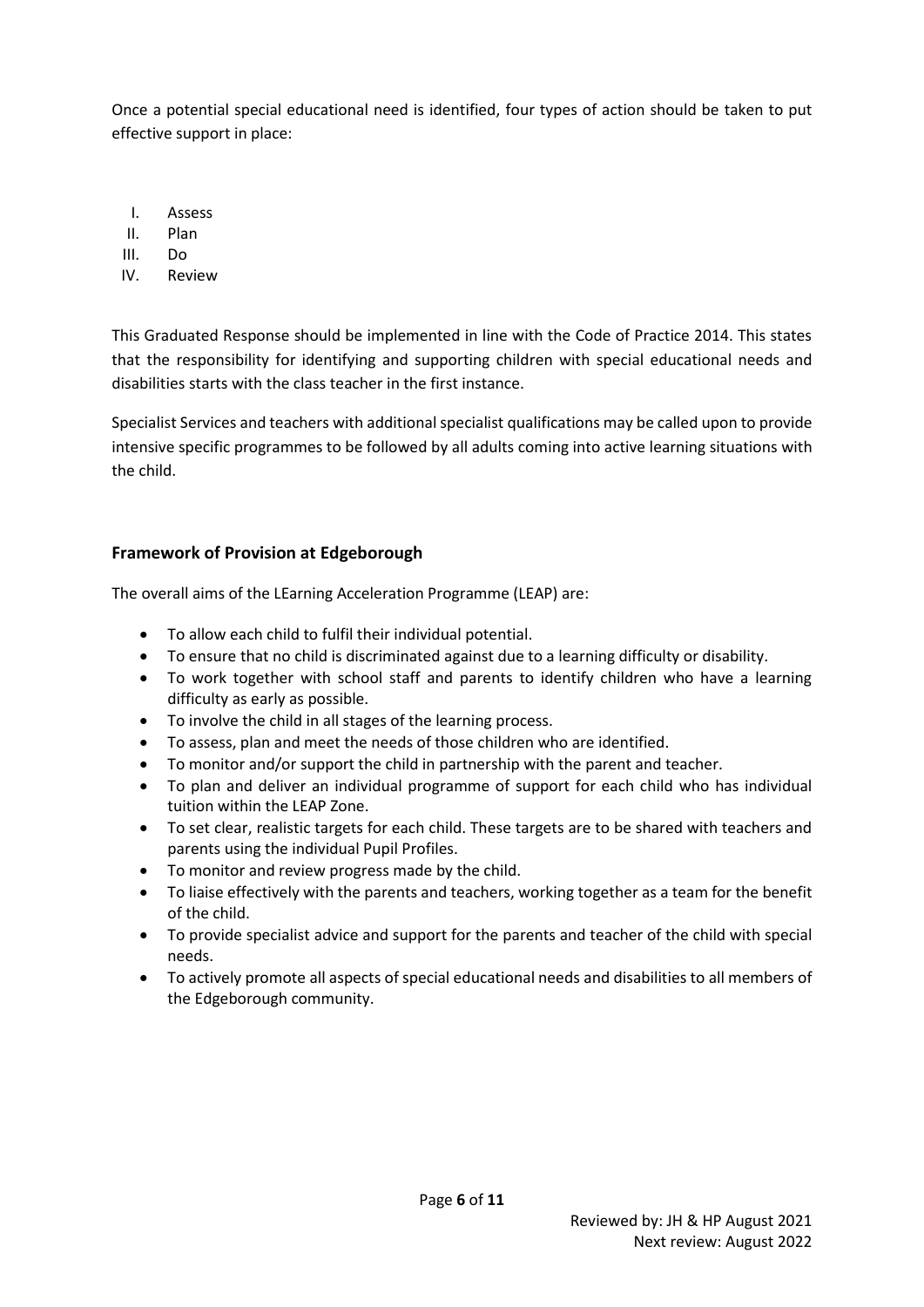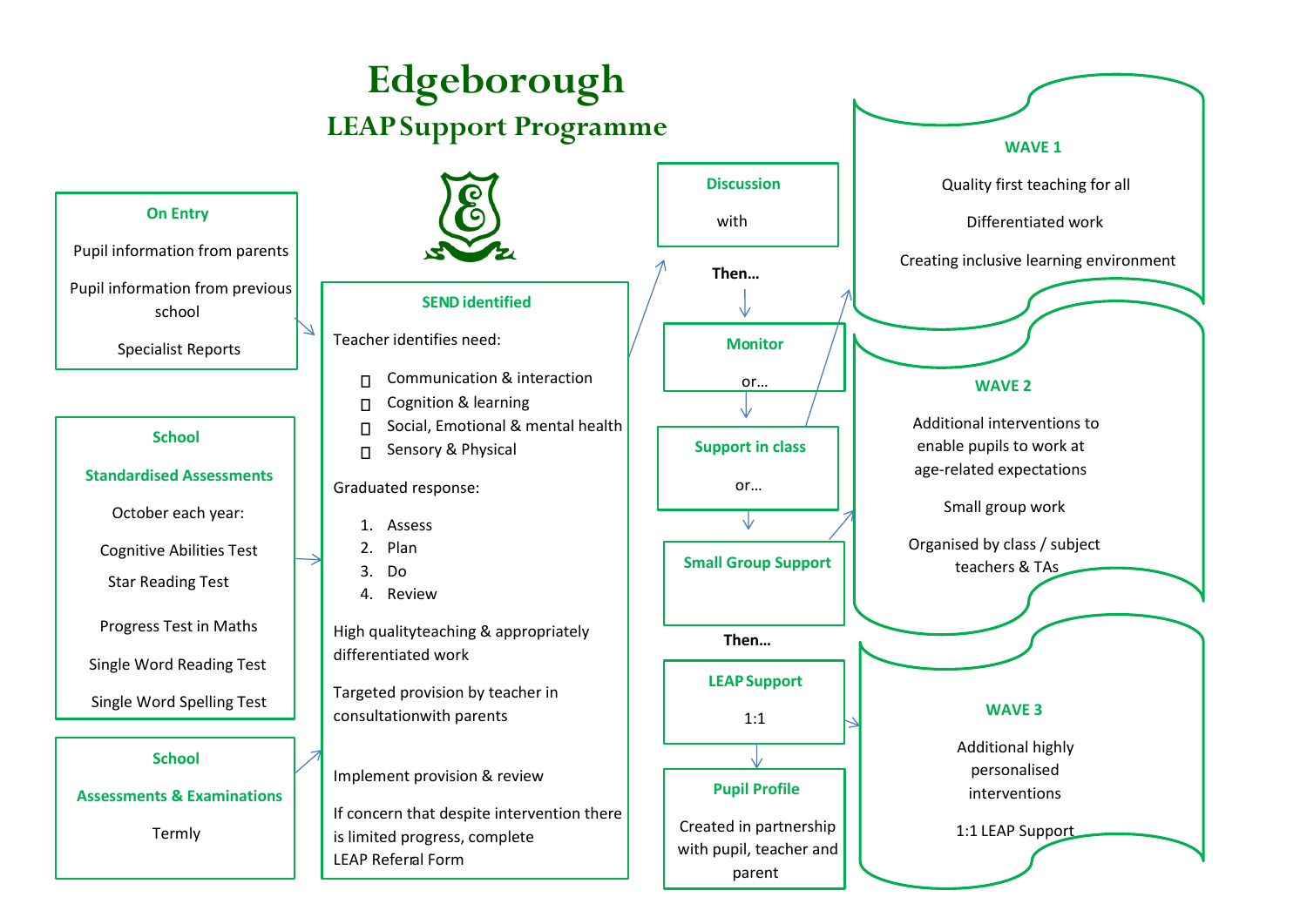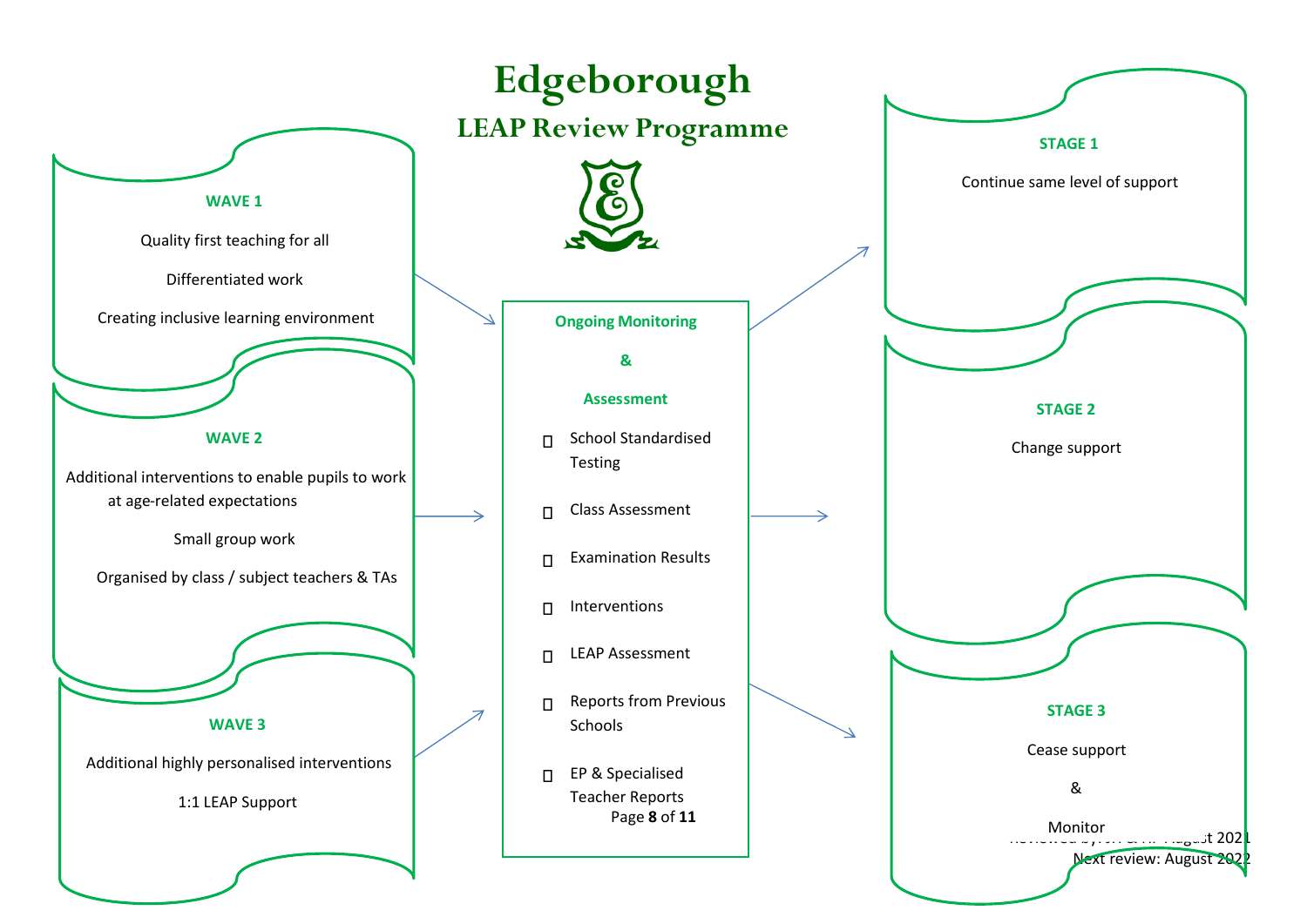#### <span id="page-8-0"></span>**Aims and Objectives of the LEAP Zone:**

<span id="page-8-1"></span>Within the LEAP Zone:

- Pupils will be given more rigorous screening and a thorough diagnosis of their learning difficulties is undertaken.
- A full learning profile is written and circulated to all the pupil's teachers.
- The pupil is given one or maybe two 1:1 lessons per week with the specialist teacher. This incurs an extra charge to the parents. These lessons can sometimes be arranged for groups for which there is no additional cost incurred by the parent.
- Regular feedback is given to parents via personal chats, phone calls, emails and in written reports, in line with school policy.
- A pupil will retain this specialist teaching for as long as the parents and teacher agree that it remains in the child's best interests. On-going discussions take place at regular intervals to assess and review progress.
- If further assessment is felt to be required, the School would recommend that the parent arranges for an Educational Psychologist or Specialist Teacher assessment to take place at a cost to the parent.
- Where a pupil is receiving additional SEND support in the LEAP Zone, meetings will be held with parents during Parents' Evening and the LEAP End of Year Review to, review progress, set goals and discuss the activities and support that will help achieve them, and identify the responsibilities of the parent, pupil and the school.

#### <span id="page-8-2"></span>**Staffing**

The LEAP Zone has:

- One part-time KS1, 2 & 3 SENCo with B.Ed. (Hons),Level 5 SpLD, Elklan Level 3.
- One part-time KS1, 2 & 3 Specialist Teacher with BA QTS (Hons), Level 5 SpLD and Post Grad Certificate in Language and Communication Impairment in Children.
- One part-time KS1, 2 & 3 Specialist Teacher with MA in 'Specific Learning Difficulties and Dyslexia'.
- One part time KS 1 & KS2 Learning Support Teacher with BA (Hons), Level 5 SpLD.
- One part-time Specialist Teacher Level 7 SpLD.

#### <span id="page-8-3"></span>**External Agencies**

The school makes use of additional services including:

- Educational Psychologists
- Specialist Teacher Assessors
- Speech & Language Therapists
- Occupational Therapists
- Optometrists
- Advisory Teacher support from SCC

Our named SENCo for Year 1 to Year 8 is Helen Pasley. Our named person for all Child Protection issues is Ellie Buckey (Deputy Head, Pastoral) who liaises with Social Services Departments. Jayne Symons (Head of Pre Prep & EYFS SENCo) liaises with local County Councils regarding EYFS children who may be identified with special educational needs that require additional support.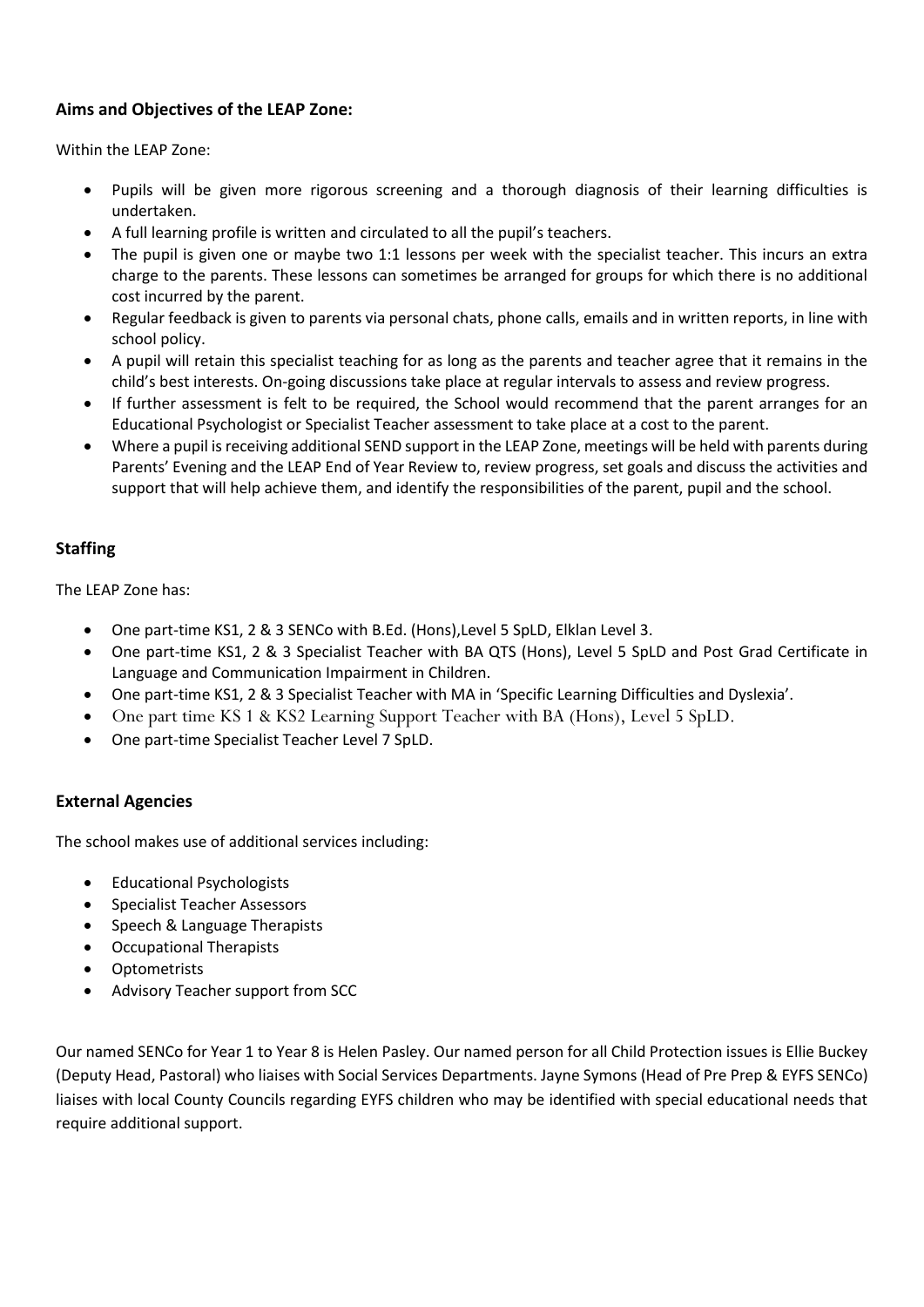#### <span id="page-9-0"></span>**Partnership with Parents**

We actively encourage a positive relationship with parents and highly value and respect their input. The LEAP Zone has an open-door policy where parents can drop in for an informal chat where additional information, support and advice may be shared. Parents are encouraged to be involved in target setting for the Pupil Profile and are sent a copy each term.

#### <span id="page-9-1"></span>**Partnerships with Other Schools**

We recognise the importance of close liaison with other schools as pupils move to and from Edgeborough. When pupils join the school, their records are requested from their previous school and the parents are encouraged to share all relevant information that they may have, for instance copies of reports previously carried out. When SEND pupils leave Edgeborough the SENCo will compile a summary of their needs and share it with the future school.

#### <span id="page-9-2"></span>**Early Years Foundation Stage and Pre-Prep**

Pupils in EYFS may be identified by EYFS Practitioners and Reception teachers. Should they have concerns regarding their development; a meeting with the parents will be arranged and planning for their needs, on-going monitoring of progress and future planning is undertaken collaboratively and is overseen by the Head of Pre-Prep. Children with special educational needs and disabilities are admitted to the Nursery after consultation between the school and parents to ascertain their requirements and how if possible, this can be managed. The Head of Pre-Prep works closely with the Surrey and Hampshire Early Years teams and has regular contact with the local authority (LEA), using the LEA Local Offer for advice, support and referral.

Children of Nursery age have access to NHS professionals through Surrey and Family Health. Edgeborough can make referrals for EYFS pupils to the relevant agencies. Applications for EIF (Early Years Intervention Funding) can be made, where required, if the pupil's needs are below the threshold for an EHCP. To help determine need, EYFS staff make use of available assessments, monitoring tools and intervention packs (i.e. SaLT packs and OT packs) provided by the LEA. This will be carried out as a part of a Graduated Response and documented on a LEA Support Plan, which may inform any subsequent EHCP application.

Pupils in the Pre-Prep may be identified by their class teacher if felt they are not making adequate progress. The class teacher will assess their difficulties then plan and provide a programme of targeted provision and differentiated work in conjunction with the Head of Pre-Prep and the parents, whilst keeping the SENCo informed. If after targeted provision a review suggests that there is limited progress, then a LEAP referral form is completed, and further assessment carried out by the LEAP department. If a child's identified needs are beyond the school's own resources, then a referral to one of the external agencies may be made at a cost to the parents.

#### <span id="page-9-3"></span>**Prep School**

Pupils in the Prep School may be identified by their form or subject teacher as not making adequate progress. The teacher will assess their difficulties then plan and provide a programme of targeted provision and differentiated work in conjunction with the Head of Department and the parents, whilst keeping the SENCo informed. If after targeted provision a review suggests that there is limited progress, then a LEAP referral form is completed, and further assessment carried out by the LEAP department. If a child's identified needs are beyond the school's own resources, then a referral to one of the external agencies may be made at a cost to the parents.